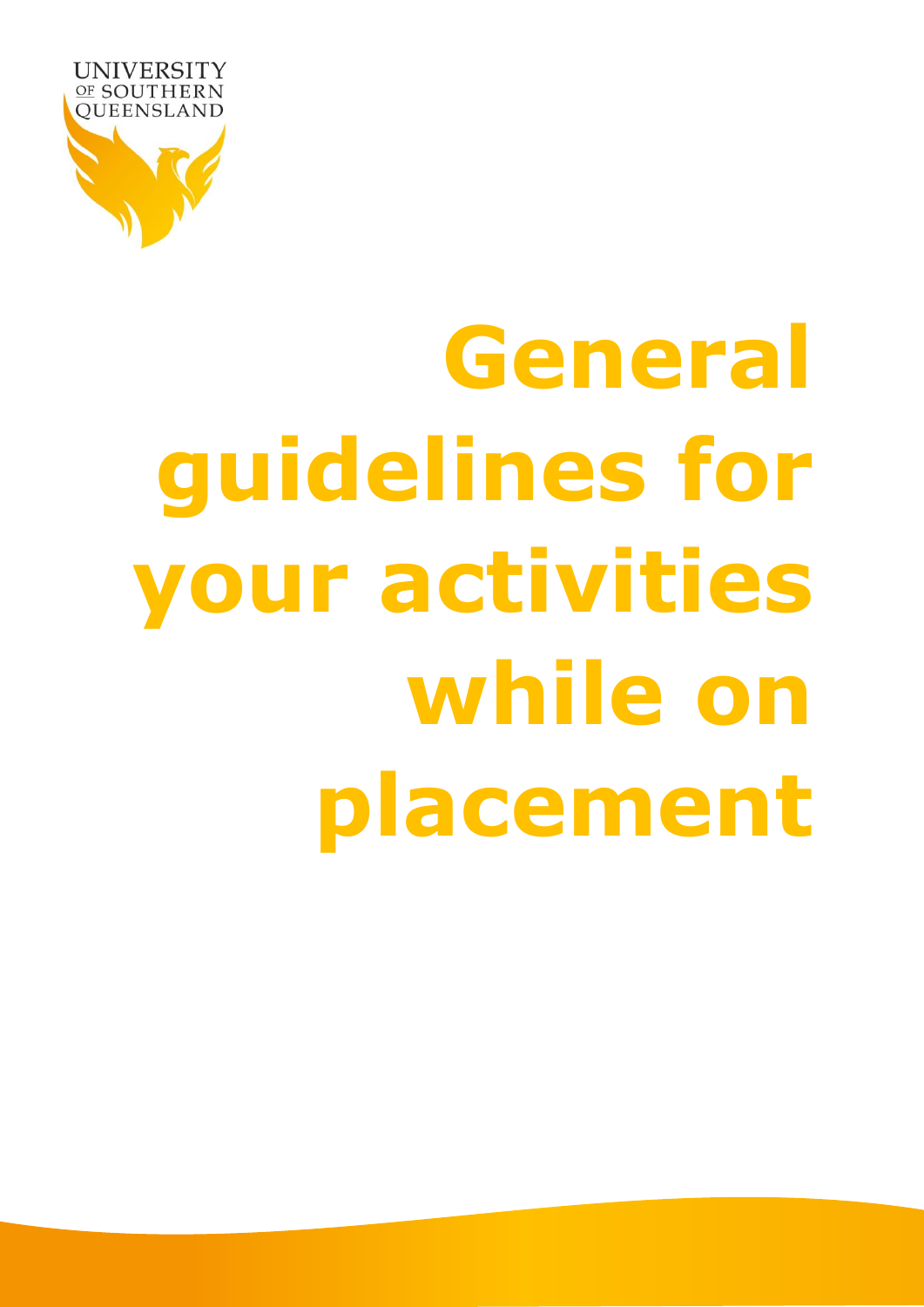#### **Contents**

| If you or someone you know has been sexually harassed 16 |
|----------------------------------------------------------|
|                                                          |
|                                                          |
|                                                          |
|                                                          |
|                                                          |
|                                                          |
|                                                          |
|                                                          |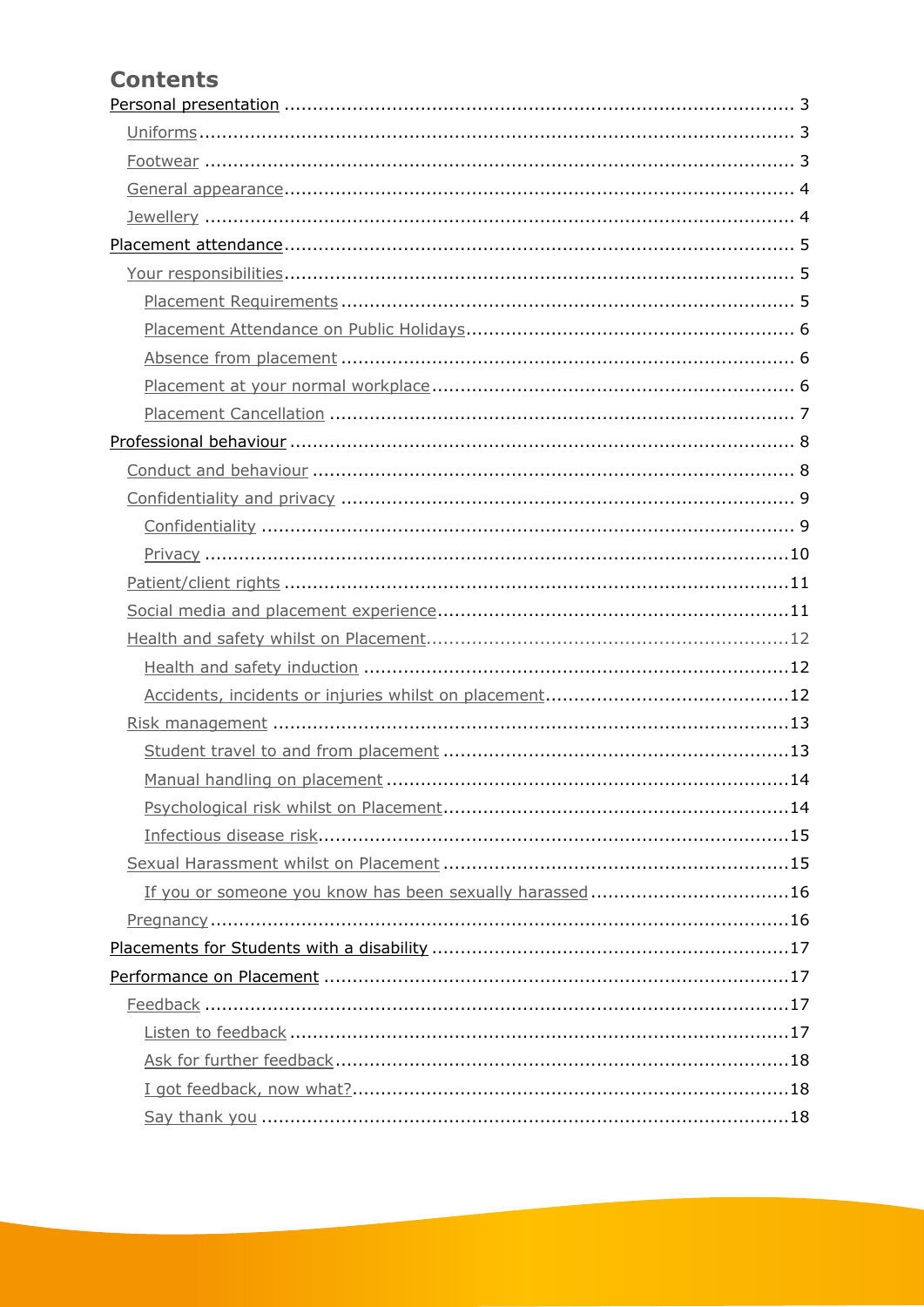## **Guidelines for your activities while on placement**

Whilst on placement, students are expected to adhere to the various guidelines for their behaviour and conduct. Students are expected to practice safely and within scope under the guidance of their placement supervisors.

The links below provide more information on what is expected from students, the university and placement supervisors.

### <span id="page-2-0"></span>**Personal presentation**

Whilst on placement students should dress in appropriate attire, as outlined in the relevant School and/or facility dress codes/policies as well as their respective [Placement Handbook.](https://www.usq.edu.au/current-students/assessment/health-placements/resources-and-forms) Students inappropriately dressed for placement may be requested to change or be removed from the placement.

#### <span id="page-2-1"></span>**Uniforms**

A USQ Student ID is to be carried with you at all times. Some Schools may also provide specific name badges to be worn on placement, such as the Nursing Clinical ID. For more information on obtaining your Student or Clinical ID, go [here.](https://www.usq.edu.au/current-students/new-to-usq/getting-started/student-id-cards)

Some placement disciplines require students to wear their official USQ placement uniform whilst on placement. For more information on requirements and where to purchase relevant uniforms, please refer to your [Placement Handbook.](https://www.usq.edu.au/current-students/assessment/health-placements/resources-and-forms)

You should refer to and comply with any additional requirements specified in your School's Dress Code. Do not hesitate to [contact](https://www.usq.edu.au/current-students/assessment/health-placements/contact-us) the Professional Experience Placement Office for more details.

#### <span id="page-2-2"></span>**Footwear**

Appropriate footwear is to be worn at all times and should be clean, neat and tidy. In patient/client care areas/laboratories all footwear must enclose the toes and be a non-slip sole to minimise injuries resulting from spills or dropped items. It is important that footwear is not cloth, multicoloured, or open-toe.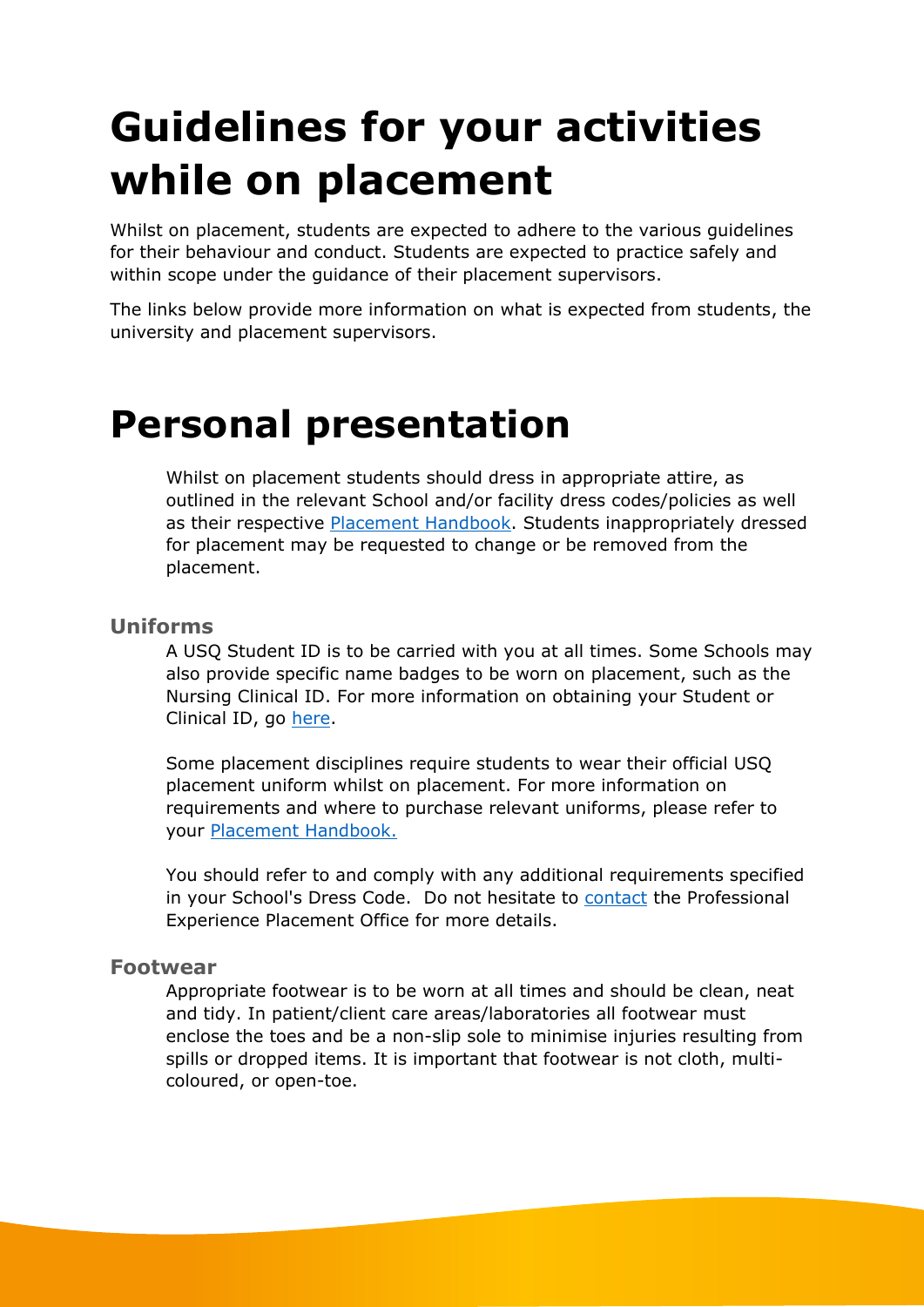#### <span id="page-3-0"></span>**General appearance**

- Hair should be clean, neat and tidy.
- All garments should be clean, ironed, neat and tidy.
- No bare midriffs.
- Nail polish or acrylic nails can be a source for infection and cross-infection and should not be worn when undertaking a clinical placement (for example a placement in a hospital or dental clinic). Chipping of nail polish can reduce effectiveness of hand washing, harbour bacteria and contaminate wounds.

<span id="page-3-1"></span>**Jewellery**

Exercise judgement about wearing jewellery in keeping with maintaining a professional appearance and avoiding risk.

Any jewellery worn must not be able to damage a patient/client's skin.

No offensive jewellery; nose, lip, eyebrow or tongue jewellery (even plain studs) are not generally acceptable to the public and may detract from a professional appearance.

No unnecessary jewellery; when undertaking a clinical placement (for example a placement in a hospital or dental clinic) avoid wearing dangling jewellery/loop earrings which may become caught while working.

Jewellery is a source for infection and interferes with procedures.

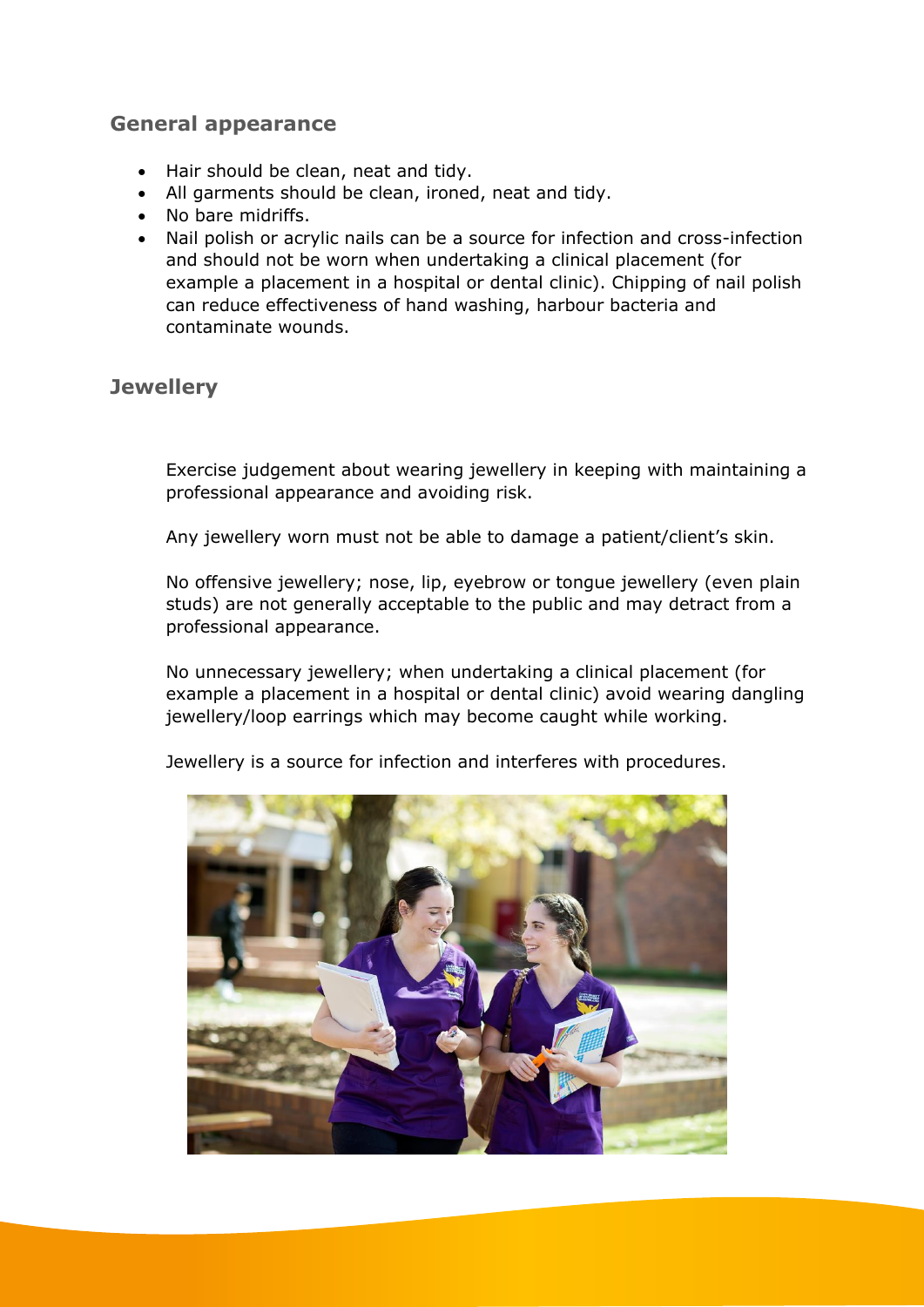## <span id="page-4-0"></span>**Placement attendance**

#### <span id="page-4-1"></span>**Your responsibilities**

- All assessable placement experience is mandatory. It is expected that you will attend 100% of your placement experience.
- Be punctual to your placement.
- Placement experience may involve working morning, afternoon or night shifts and/or weekend work in various facilities. You need to carefully plan your personal and family requirements to enable you to undertake these experiences.
- All aspects of the placement attendance outside of arranging the placement are the student's responsibility. This includes: arranging child-minding; organising transport to and from the placement; and also advising the Professional Experience Placement Office of make-up requirements where a student missed hours for reasons outside of their control (supporting documentation will need to be provided).
- Any costs associated with travel to and from placement, accommodation or other associated costs are a student responsibility.

#### <span id="page-4-2"></span>**Placement Requirements**

At any time while on placement you may be asked to provide a valid Blue Card, Australian Federal Police Certificate or a National Police Certificate issued by your relevant state/territory police service or an Australian Criminal Intelligence Commission accredited organisation, evidence of immunisations and health tests and mandatory requirements as applicable to your University Program and/or the host organisation/facility.

Supervisors/facilities are encouraged to orientate you to the organisation in which you will undertake placement.

Where your performance is deemed incomplete because you have not completed the experiential time requirements of the placement, you should consult the course or program convenor/relevant school placement staff member.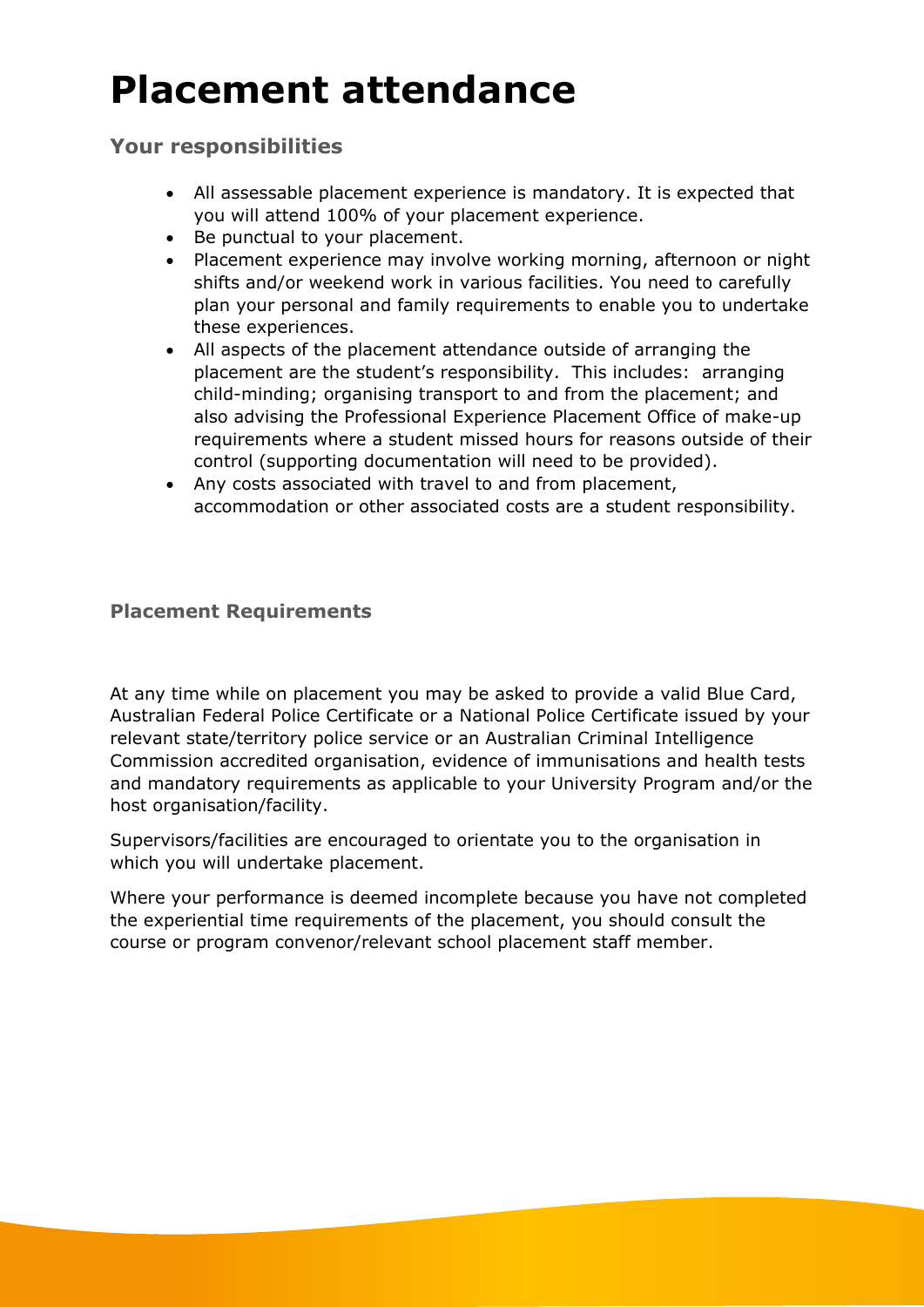#### <span id="page-5-0"></span>**Placement Attendance on Public Holidays**

You are not required to attend placement at facilities for periods formally designated by the Government as a public holiday for the state of Queensland. In some instances, alternative public holidays are designated for different geographical jurisdictions. For periods designated as public holidays:

- You will attend placement if you reside in a non-gazetted area but are scheduled to attend placement at a within a gazetted area. You will not have to attend the placement if the facility is within the jurisdiction designated as a public holiday.
- You may be required to undertake placement outside the published University timetables and clinical placement calendars.
- Where the Facility is open and operating you may attend your preceptored placement on a public holiday if you wish to do so and your Supervisor is agreeable – except in periods where the University is closed for business between Christmas and New Year.
- Where your placement is facilitated, you will not be permitted to attend placement on Public Holidays.

#### <span id="page-5-1"></span>**Absence from placement**

Outside of Public Holidays, it is expected that you will attend 100% of your assessable placement experience.

If you miss any placement hours for reasons outside of your control, you are required to contact the Professional Experience Placements office as soon as possible and you will also need to provide supporting documentation.

#### <span id="page-5-2"></span>**Placement at your normal workplace**

A student may have an interest to undertake their placement at their regular place of employment.

Placements are a clearly defined component of a University course (in terms of competencies/practical activities/hours) and therefore, students will require School permission to undertake a placement in their workplace. Any placement undertaken at a student's regular workplace will need to be in an area in which they do not undertake their normal day-today duties i.e. in a different ward or department of the organisation.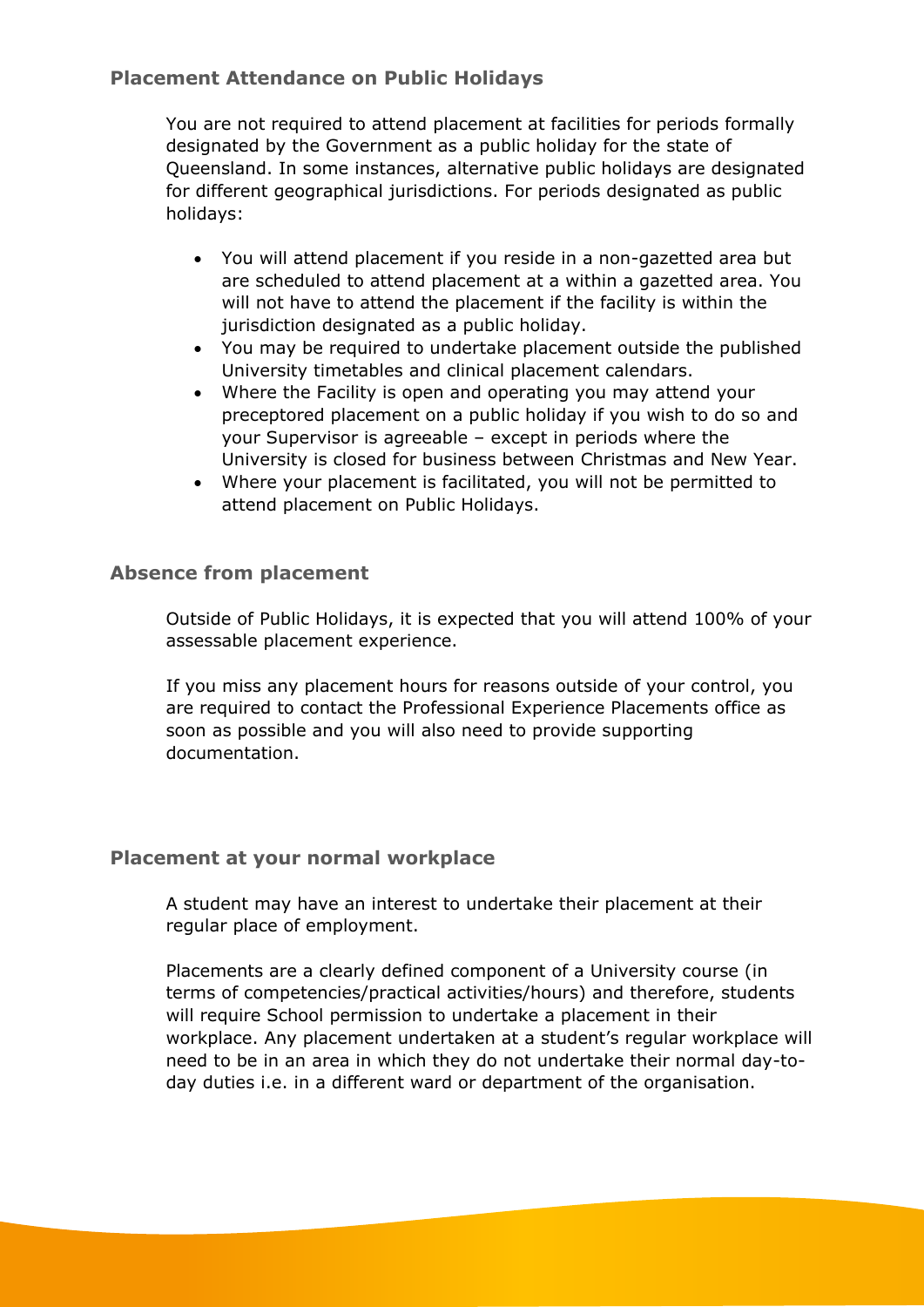#### <span id="page-6-0"></span>**Placement Cancellation**

Placements normally involve the provision of supervision and other support by/to host organisations outside of the University. It is possible that as a result of unforeseen or unavoidable factors impacting an organisation, a placement that has been arranged may need to be cancelled or rescheduled, sometimes at late notice.

The University reserves the right to cancel or reschedule clinical placements in such circumstances and will notify students of alternative placement arrangements as soon as possible.

If you experience financial difficulty when you are on placement, you are encouraged to contact [USQ Student Services](https://www.usq.edu.au/current-students/services) to explore the wide range of services and support on offer.

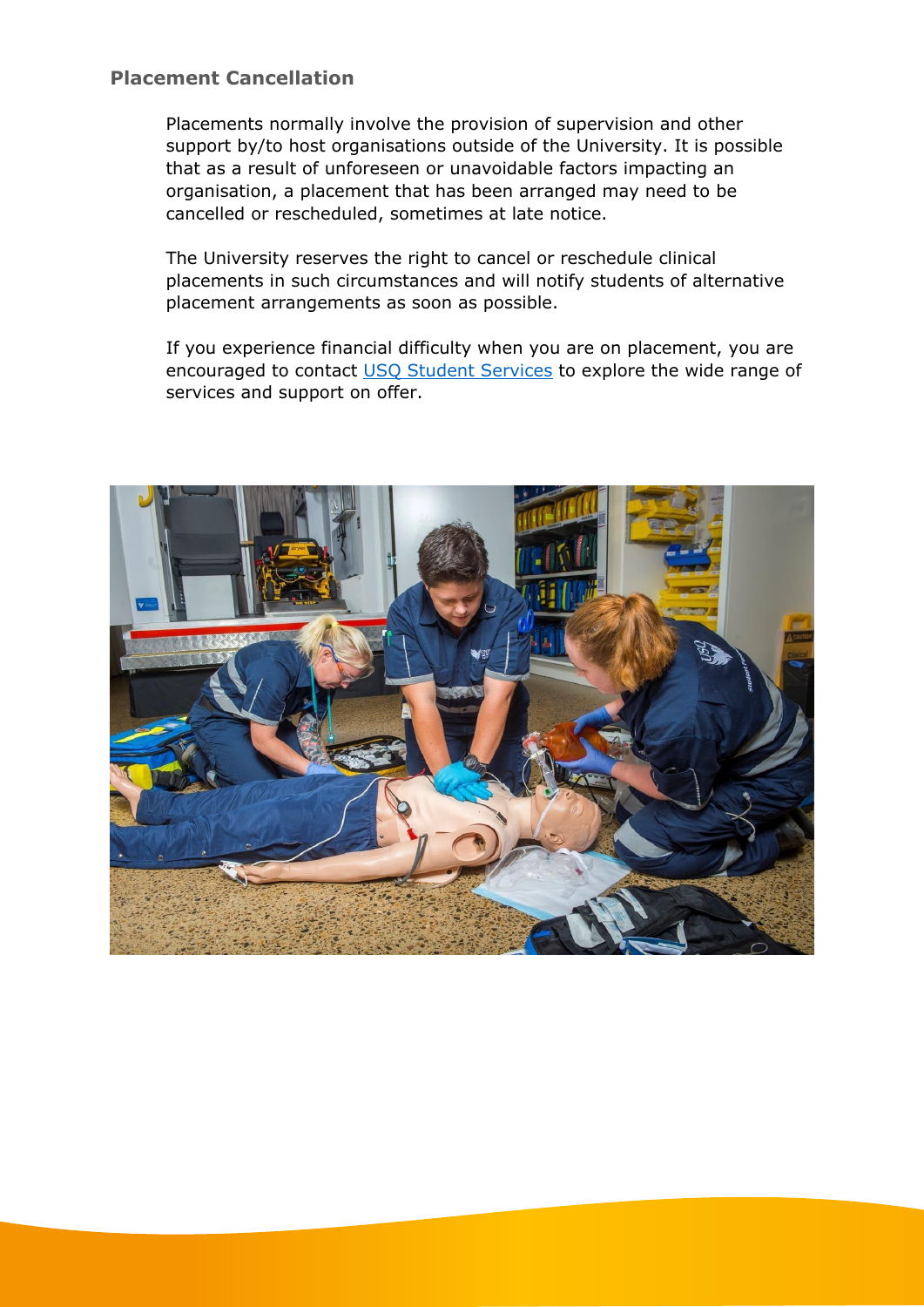## <span id="page-7-0"></span>**Professional behaviour**

Whilst on placement you are representing the University of Southern Queensland and you are required to be aware of your personal responsibility to:

- obey the law and reasonable instructions/policies of the facility with which you are undertaking placement;
- respect the security and confidentiality of any information which you may receive from the facility in the course of your placement experience; and
- maintain a professional standard of conduct befitting a student of The University of Southern Queensland.

#### <span id="page-7-1"></span>**Conduct and behaviour**

You are required to comply with the:

- [Student Code of Conduct Policy](http://policy.usq.edu.au/documents/142753PL)
- [General Misconduct Policy](http://policy.usq.edu.au/documents/151867PL)
- [Academic Misconduct Policy](http://policy.usq.edu.au/documents/14132PL)

In addition, you should familiarise yourself with any other legislation, Code of Ethics and/or Professional Conduct relevant to your degree program and as outlined in your [Placement Handbook.](https://www.usq.edu.au/current-students/assessment/health-placements/resources-and-forms)

When a student is identified as conducting themselves in a manner inconsistent with the stated policies and/or codes they may be removed from a placement and the process outlined in the policy and/or code applicable to the type of misconduct will be initiated.

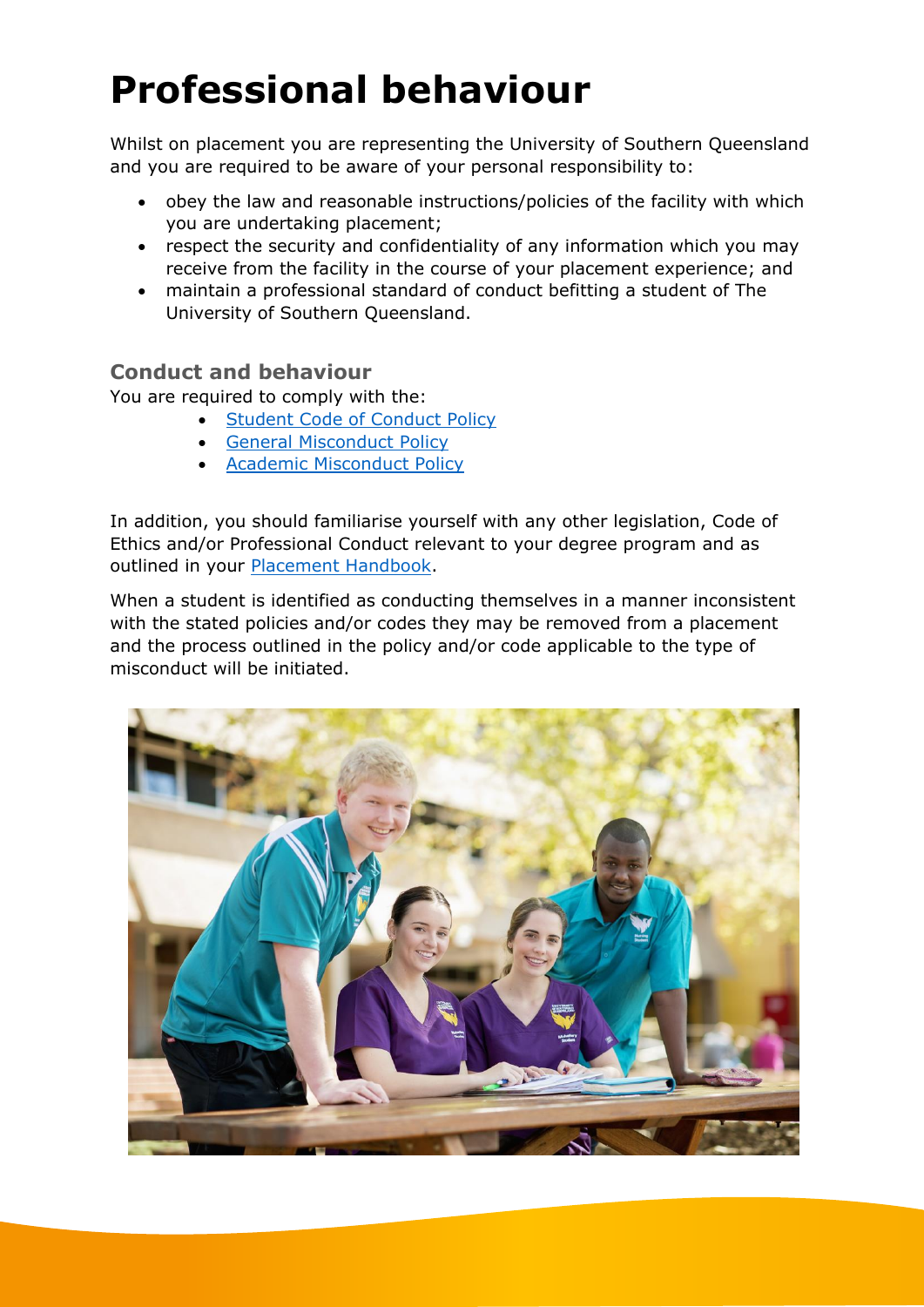#### <span id="page-8-1"></span><span id="page-8-0"></span>**Confidentiality**

Confidentiality is crucial to safe and ethical practice as a health or human service professional. Confidentiality refers to the protection of private information provided by an individual. Confidentiality involves treating identifiable and private information disclosed to you privately with the expectation that it will not be divulged except in ways that have been previously agreed upon.

Maintain confidentiality about:

- what you hear and observe in the facility, including that about other workers and colleagues; and
- written and electronic materials that you have access to including reports, files, emails and statements.

Observe the following practices:

- Never disclose confidential patient/client information without the patient/client's consent to any person who is not authorised to receive it
- If you think the patient/client is at risk of harm to themselves or others notify your placement supervisor
- Use discretion and sensitivity when discussing patient/clients so that you cannot be overheard by other patient/clients, the general public or any other unauthorised person
- Never discuss patient/clients by name or other identifying features, with anyone not entitled to this information
- Never allow a patient/client or patient/client's friends and relatives to see facility records. Release of patient/client records is the prerogative of the facility. Your access to records is a privilege
- Never leave patient/client/medical records unsecured (e.g. left unattended where they may be read by an unauthorised person) and never remove patient/client/medical records from the facility
- When using personal information in case study assignments or discussions, you must never use identifying information (instead use a false name and avoid detailing information that may identify the person)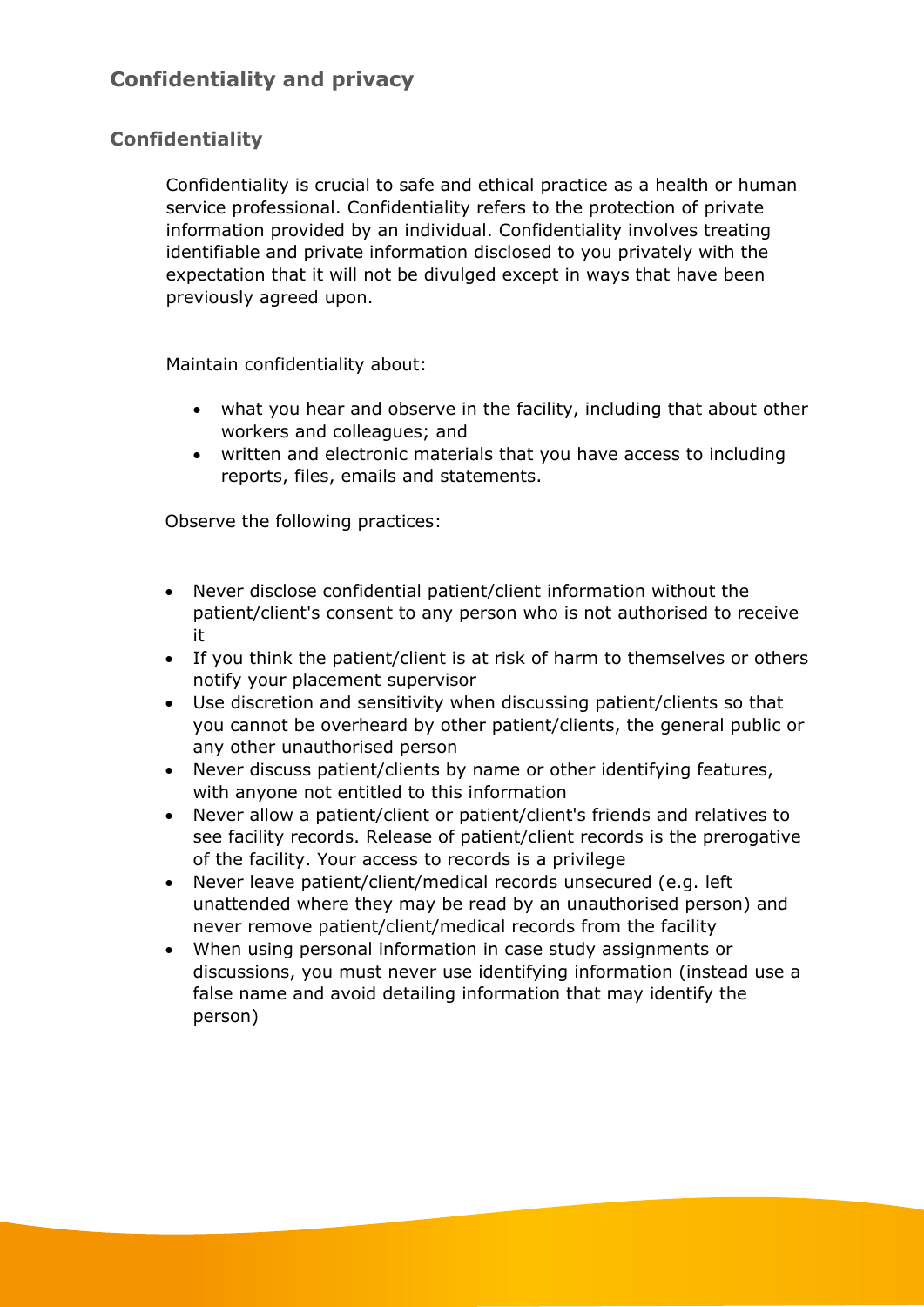There will be times when patient/client information will need to be transferred and discussed between workers, facilities and government departments. There are strict rules, procedures and ethics governing this process and you should familiarise yourselves with them at the commencement of the placement. Various facilities may also require you to sign a confidentiality agreement or standards of confidentiality form on the first day of your placement.

#### <span id="page-9-0"></span>**Privacy**

Privacy is about protecting information that says who we are, what we do, what we think, what we believe.

The University considers it is important to respect privacy. Whenever the University collects, uses or discloses personal information, it must do so in accordance with policy and with privacy laws. You should become familiar with the following privacy policies:

USQ [Privacy Policy](http://policy.usq.edu.au/documents/13404PL) [Information Privacy Act 2009](https://www.legislation.qld.gov.au/view/html/inforce/2017-06-05/act-2009-014) [Right to Information Act 2009](https://www.legislation.qld.gov.au/view/html/inforce/current/act-2009-013)

Refer to the following policies prior to placement in a Queensland Health facility:

[Queensland Health Privacy Policy](https://www.health.qld.gov.au/global/privacy)

Refer to the following policy prior to placement in a NSW Health facility:

[NSW Health Privacy Manual](http://www.health.nsw.gov.au/policies/manuals/Pages/privacy-manual-for-health-information.aspx)

Other organisations and facilities will have their own privacy policy. It is your responsibility to enquire about and familiarise yourself with the privacy policy of the host site you are attending for placement.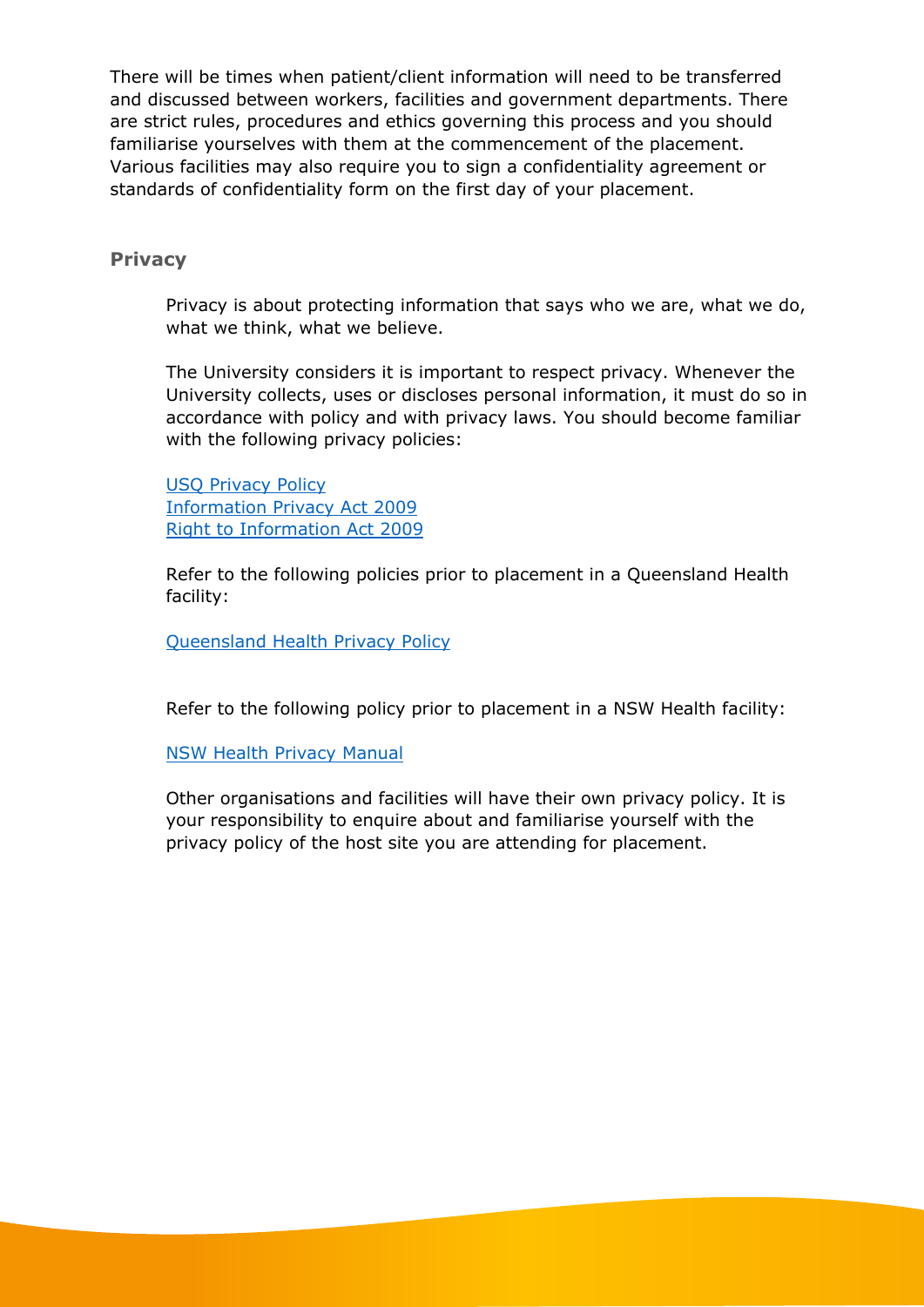#### <span id="page-10-0"></span>**Patient/client rights**

Students should at all times respect patient or clients' rights and privacy. Patient or clients are not attending the health or human service facility for student benefit – they are at the facility to receive the best possible care for their health or other problems.

Patient/clients have the right to:

- Be treated with respect, dignity and as an individual (not as a case or condition)
- Decide whether or not they wish to be assisted, assessed and/or treated by a student
- Be given choice to accept or decline treatment/services based on provision of sound information
- Be involved in decisions about the management of their health problems
- Be fully informed of the potential risks and benefits of any procedure that is deemed necessary or desirable during the provision of a health service
- Be given privacy and their own personal space
- Be treated without prejudice
- Not have their personal information disclosed to any other person without the express permission of the patient/client concerned
- Be cared for in a safe manner and environment

It is recommended students read the [Australian Charter of Healthcare](https://www.health.qld.gov.au/clinical-practice/asides/australian-charter-of-healthcare-rights2)  [Rights](https://www.health.qld.gov.au/clinical-practice/asides/australian-charter-of-healthcare-rights2) prior to placement.

#### <span id="page-10-1"></span>**Social media and placement experience**

As a student you are not to post any information about your placement experience, patients, clients, the facility or your fellow students or anything else related on any social media forum. You may be dismissed from placement if anything posted contravenes any of the laws or codes that apply.

Health discipline students are strongly advised to read the National Board policy [for Health Professionals Social Media policy \(2014\).](http://www.medicalboard.gov.au/Codes-Guidelines-Policies/Social-media-policy.aspx) Also, please refer to the Student Code [of Conduct Policy.](http://policy.usq.edu.au/documents/142753PL)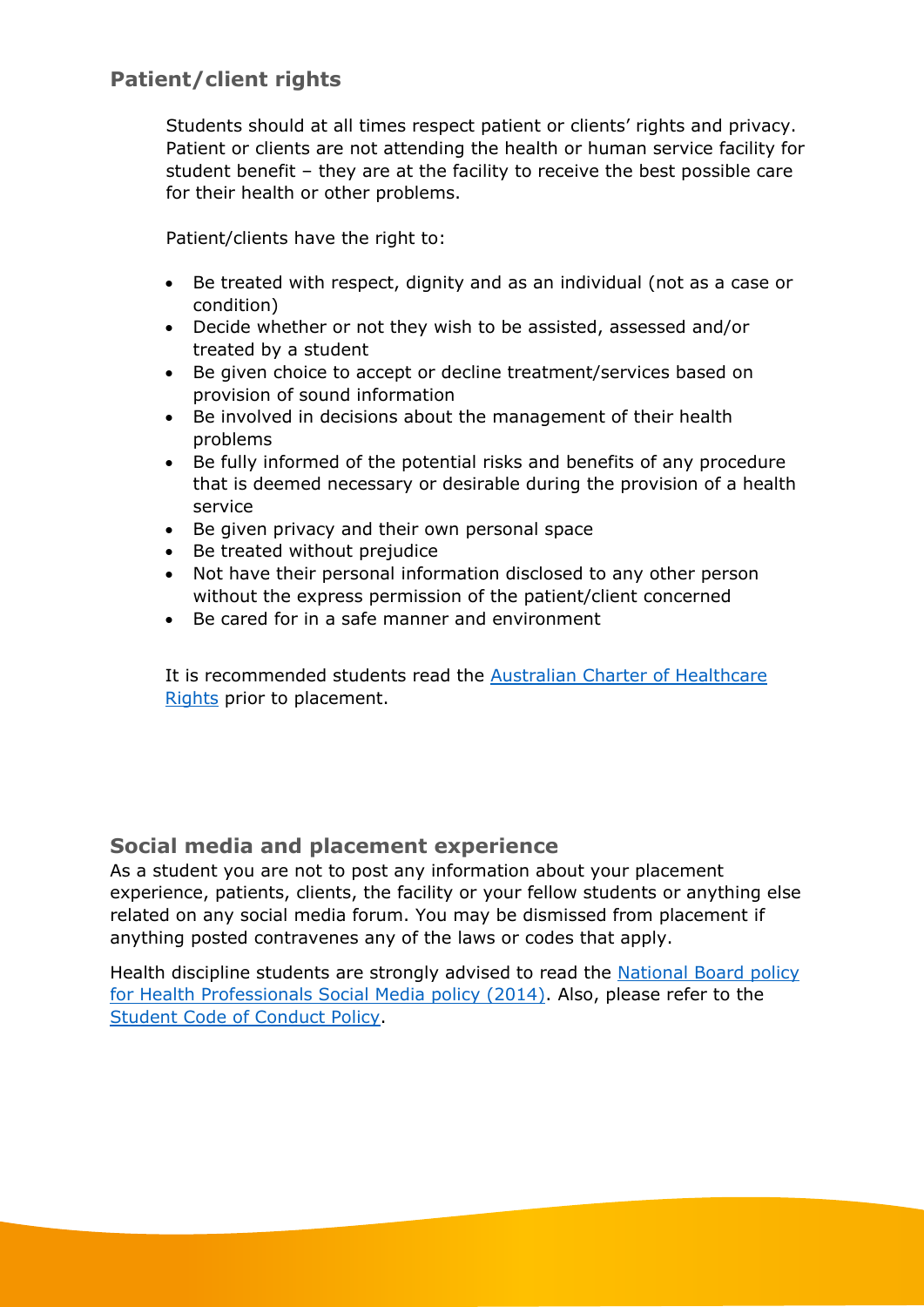#### <span id="page-11-0"></span>**Health and safety whilst on Placement**

#### <span id="page-11-1"></span>**Health and safety induction**

A basic [Student Safety Induction](https://www.usq.edu.au/hr/healthsafe/resources/safeindtrain) is available for completion by all students regardless of course length or duration.

Prior to your first placement you are also required to complete an online [QHealth Work Health and Safety Induction.](https://www.usq.edu.au/current-students/assessment/health-placements/resources-and-forms) A health and safety induction aim to prepare you for your placement and covers the main areas of risk you may encounter on a placement.

A further Health and Safety induction specific to the placement site may also be offered on the first day of placement.

#### <span id="page-11-2"></span>**Accidents, incidents or injuries whilst on placement**

#### *Management of an accident, incident or injury*

In the event of an accident, incident or injury, no matter how minor the incident may seem, you must report to:

- a First Aid Officer who will initiate first aid treatment if required; and
- your supervisor; and
- when practicable, report the matter to your course examiner to complete a USQ Incident/Injury Report form on your behalf.
- if psychologically affected by a placement related event consult [USQ](https://www.usq.edu.au/current-students/services)  [Student Services.](https://www.usq.edu.au/current-students/services)

#### *Infection control*

Prior to any clinical placement you should familiarise yourself with the following infection control procedures

- your School Infection Control Procedures
- the placement site's Infection Control Procedures.

Within health care facilities, Infection Control Programs aim to promote the use of strategies and procedures to prevent or minimise the spread of infection.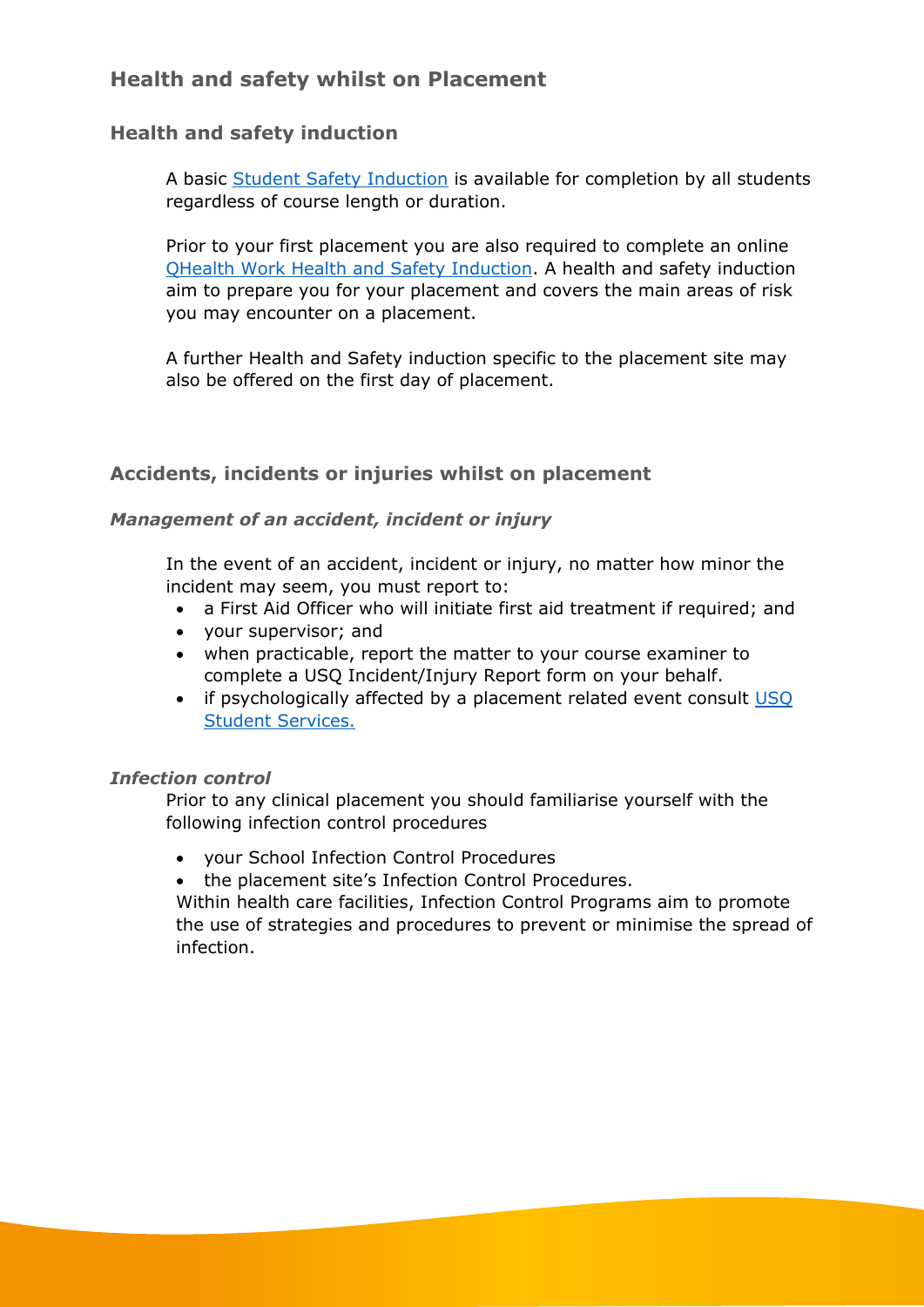Standard precautions form the basis for the prevention and control of infection in healthcare settings and include:

- good hygiene practices, particularly maintaining proper hand hygiene (you can find Hand Hygiene Training [online\)](https://hha.southrock.com/cgi-bin-secure/Home.cgi?msecs=1500509003626);
- immunisation;
- adherence to good aseptic technique procedures which help prevent and control healthcare associated infections.
- adherence to dress code;
- protective clothing (such as sterile disposable gloves) and PPE where required;
- appropriate handling and disposal of sharps; and
- maintenance of a clean, safe environment.

#### <span id="page-12-0"></span>**Risk management**

It is important that you are aware of any hazards that could occur while on placement and minimise any potential incident from an identified hazard. Below are some common hazards that you might encounter, and ways to minimise the risk associated with the hazard:

#### <span id="page-12-1"></span>**Student travel to and from placement**

There is a risk of traffic accidents when travelling to and from a placement. If you are driving to a placement it is important that you practice safe and responsible driving. If you are on prescribed medications consult your doctor as to whether it is safe for you to drive.

The University's insurance cover does not extend to motor vehicles therefore it is recommended you insure your vehicle for any damages that may be caused to your and other vehicles or property.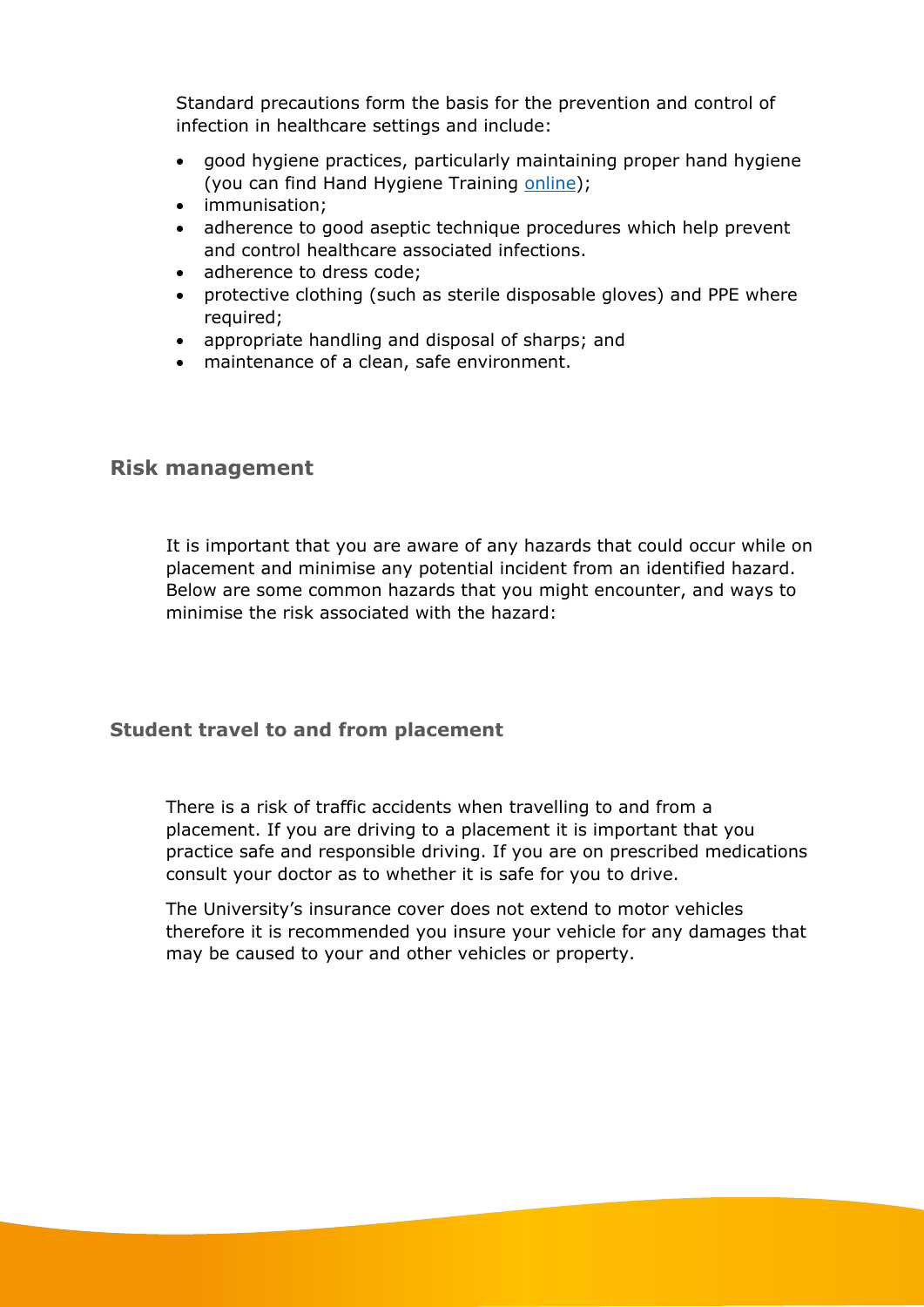#### <span id="page-13-0"></span>**Manual handling on placement**

Manual handling means any activity requiring a force for a person to lift, lower, push, pull, carry or otherwise move, hold or restrain any object. In preventing any injury, you must identify the factor likely to cause injury, the likelihood of injury occurring and the severity of damage then develop ways of controlling the risk. Back pain and injuries related to manual handling are some of the most frequent types of injuries, both on and off the job.

A fall, impact, or extreme load may cause a back injury. Sudden unexpected force can also cause injury. More commonly damage is caused over time by the cumulative effect of wear and tear and by consistently doing things the wrong way.

If you have an injury or significant weakness in one or more of your limbs or back, or you are pregnant, you are at even greater risk. Ensure you practice safe manual handling practices. Consider whether there is an alternative to manual lifting.

[USQ Manual Handling Procedure](http://policy.usq.edu.au/documents/13362PL)

#### <span id="page-13-1"></span>**Psychological risk whilst on Placement**

If you believe that you are being bullied or harassed while on placement you may wish to raise the issue with the person if possible, or speak to your supervisor and/or course examiner.

You can also contact a [USQ Harassment and Diversity Contact Officer.](https://www.usq.edu.au/hr/equitydiversity/workplaceharassment/hdco)

If psychologically affected by a placement related event you can contact [USQ Student Services.](https://www.usq.edu.au/current-students/services)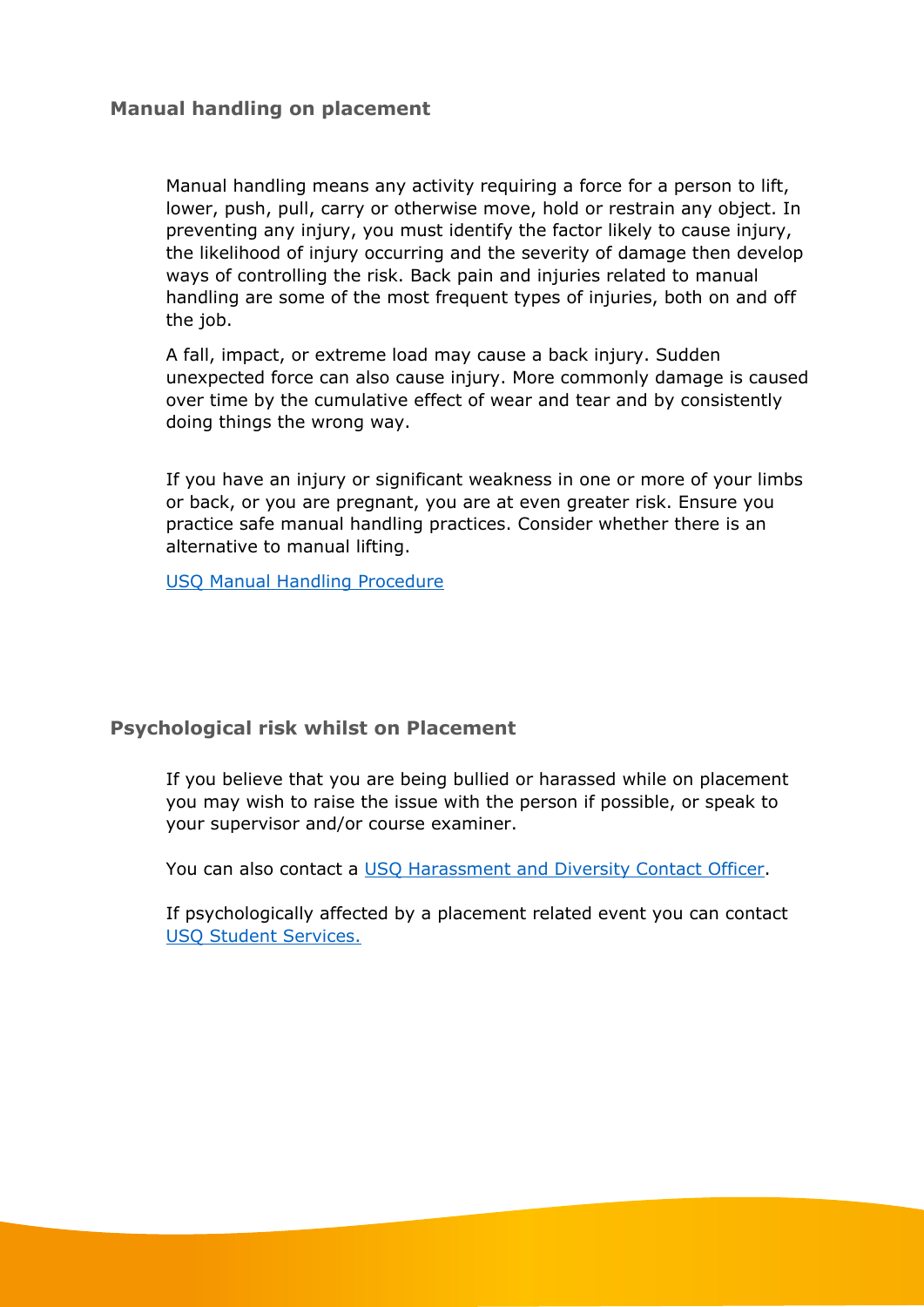#### <span id="page-14-0"></span>**Infectious disease risk**

Healthcare workers are occupationally exposed to a range of infectious diseases during the performance of their duties. There is risk of contracting an infectious disease through handling and exposure to blood, body fluids or infectious materials. The risk is increased if you have an open wound, such as a cut on the finger.

There is a risk of contracting an acute infectious disease, such as influenza, from exposure to infected individuals.

Handling of any object capable of inflicting penetrating injury (for example needles) while on placement has the potential to cause injury and infection.

To minimize the risk of contracting an infection, students should adhere to standard precautions, including the appropriate use of hand washing, protective barriers, and care in the use and disposal of needles and other sharp instruments. These risks can further be reduced by maintaining your health and immunity, maintaining your personal hygiene, undergoing vaccination and routine health tests.

#### <span id="page-14-1"></span>**Sexual Harassment whilst on Placement**

Sexual Harassment is any unwanted or unwelcome sexual behaviour which makes a person feel offended, humiliated or intimidated. Sexual Harassment can take many different forms. It can be obvious or indirect, physical or verbal, repeated or one-off, and perpetrated by males and females against people of the same or opposite sex.

Sexual Harassment may include:

- **•** staring or leering;
- unnecessary familiarity, such as deliberately brushing up against a person, or unwelcome touching;
- suggestive comments or jokes;
- **·** insults or taunts of a sexual nature;
- **·** intrusive questions or statements about a person's private life;
- displaying posters, magazines or screen-savers of a sexual nature;
- **EXECUTE:** sending sexually explicit emails or text messages;
- **•** inappropriate advances on social networking sites;
- accessing sexually explicit internet sites;
- requests for sex or repeated unwanted requests to go out on dates;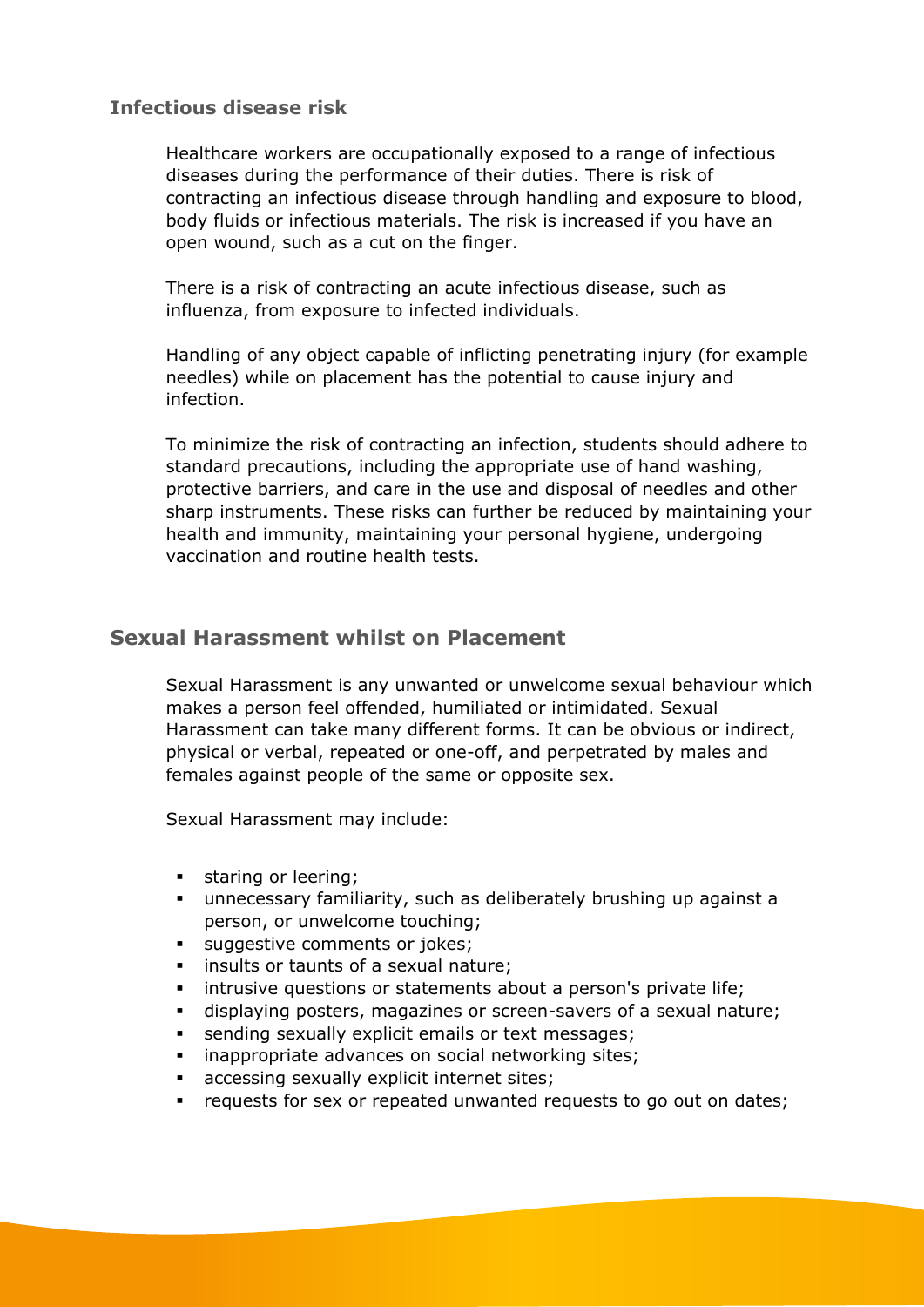behaviour that may also be considered to be an offence under criminal law, such as physical assault, indecent exposure, sexual assault, stalking or obscene communications.

Sexual Harassment is not interaction, flirtation or friendship which is mutual or consensual.

#### <span id="page-15-0"></span>**If you or someone you know has been sexually harassed**

If sexual harassment has occurred within the university community or whilst on placement, you can [report a concern or incident.](https://www.usq.edu.au/about-usq/values-and-culture/respect-now-always/report-incident) Further [support](https://www.usq.edu.au/about-usq/values-and-culture/respect-now-always/sexual-harassment/what-you-can-do)  [resources](https://www.usq.edu.au/about-usq/values-and-culture/respect-now-always/sexual-harassment/what-you-can-do) are available for you or someone you know who has experienced sexual harassment. Your Host Placement site will likely also have additional support resources in relation to sexual harassment. You can also contact a [USQ Harassment and Diversity Contact Officer.](https://www.usq.edu.au/hr/equitydiversity/workplaceharassment/hdco)

#### <span id="page-15-1"></span>**Pregnancy**

If you become pregnant during the course of your study, you will not be able to do placement 6 weeks either side of your estimated due date. You will need to provide the Professional Experience Placement office with a letter from your doctor with your estimated due date and advice on your fitness to do placement.

If you are planning a pregnancy, you will need to have your required immunisations before you become pregnant. If you have not been immunised or don't have immunity and you are already pregnant, you may not be able to have some of these or may have to wait until further into your pregnancy.

Please get in touch with the **Placement Team** to discuss these and make a plan that may allow you to still do your placement.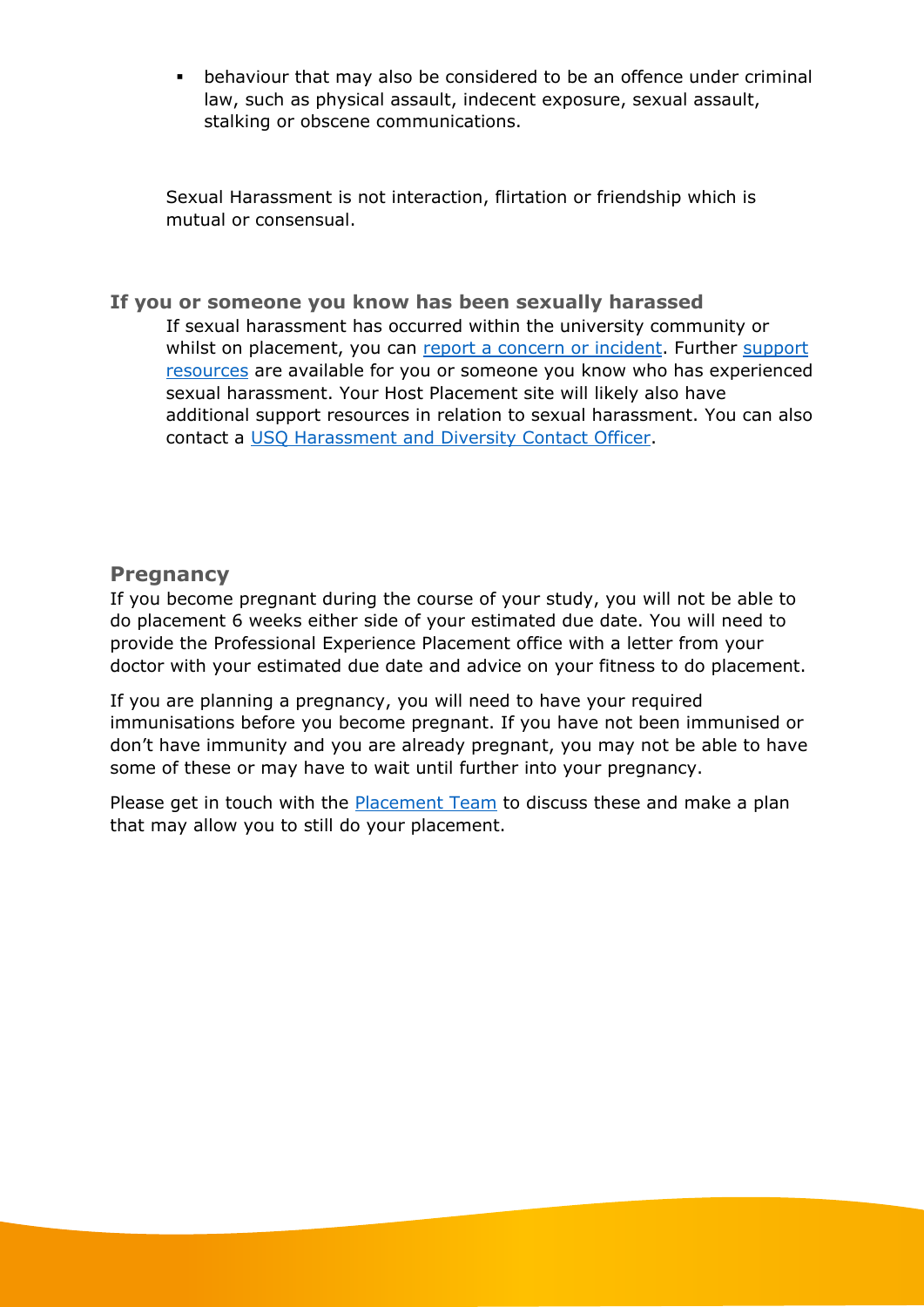## <span id="page-16-0"></span>**Placements for Students with a disability**

If you have a physical, sensory, psychiatric, learning or intellectual impairment, or long term medical condition which impacts upon your daily living activities, you may be identified as having a disability. If you care for someone who is identified as having a disability, you are also eligible for support from USQ Disability Resources.

Further information about the different types of disability or long term medical conditions and the impacts upon the learning environments, is available on the [Creating Accessible Teaching & Support website.](http://www.adcet.edu.au/inclusive-teaching/)

If you have a disability or medical condition that impacts on your studies, you may qualify to [register](https://www.usq.edu.au/current-students/services/disability/register) with USQ Disability Resources for a range of [support](https://www.usq.edu.au/current-students/services/disability/support-and-services)  [services](https://www.usq.edu.au/current-students/services/disability/support-and-services) that may be available to you.

## <span id="page-16-1"></span>**Performance on Placement**

Some key elements to ensure that you have a successful placement are:

- Maintain professionalism at all times;
- Taking responsibility for your own actions;
- discussing learning needs and concerns with your supervisor or course examiner;
- continually reflecting on your performance and;
- ensuring that you obtain adequate feedback on your performance from your supervisor and course examiner.

#### <span id="page-16-2"></span>**Feedback**

Feedback is the key to success and continuous professional development. During placement, your Supervisor will provide continuous constructive feedback about your performance. Here are some helpful tips on how to receive feedback and make the most of it:

#### <span id="page-16-3"></span>**Listen to feedback**

Feedback is not always easy to hear. Make a conscious effort to hear what is being said and try to avoid becoming defensive or making assumptions, rather ensure you understand the feedback before you respond to it. Ask a few basic questions to show that you are genuinely interested in resolving any perceived problems.